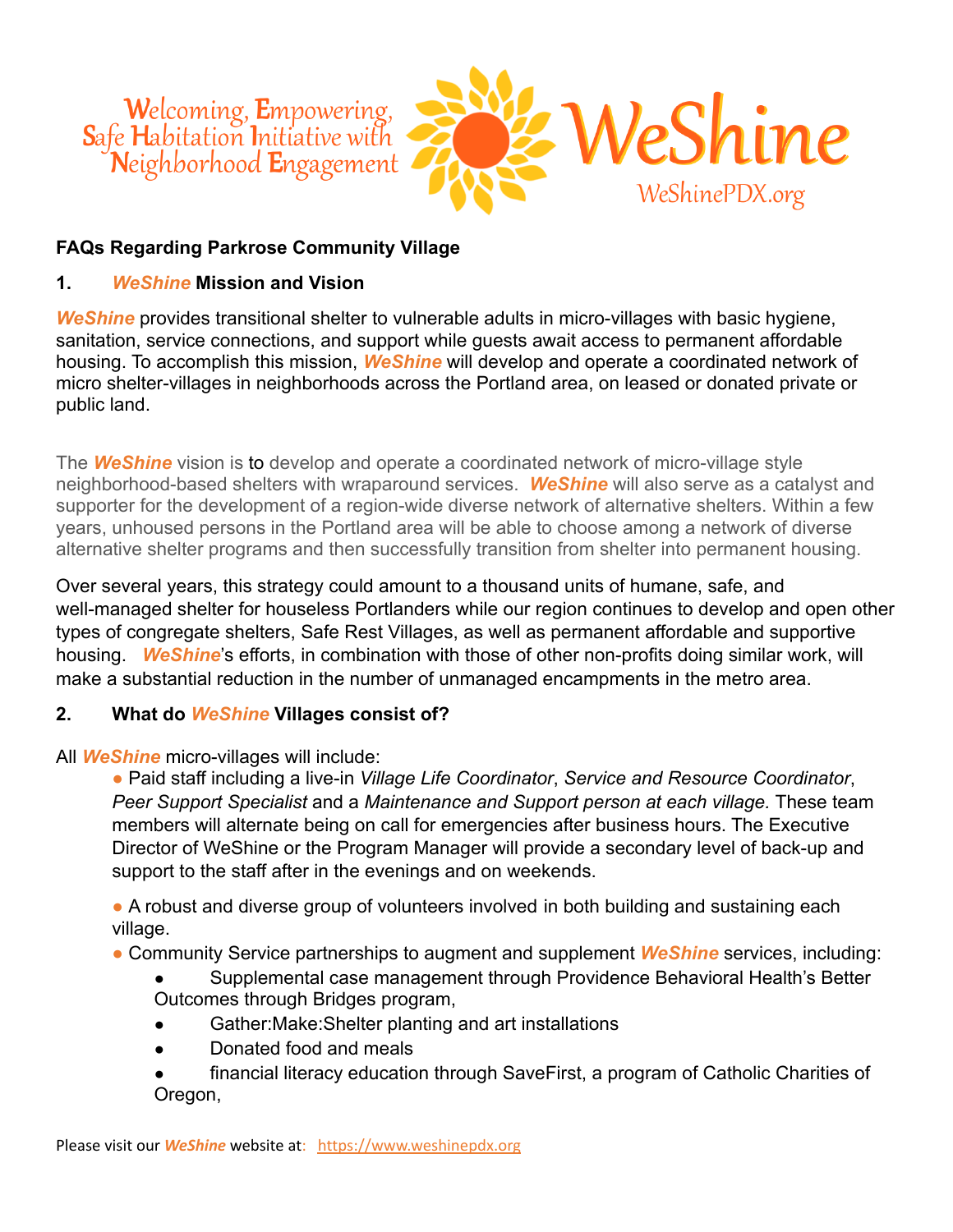

We are working on additional partnerships for medical and nursing support through Outside In and the OHSU School of Nursing. These and other service partners will visit the Village regularly to meet with the guests.

- Physical structures that promote safety, privacy, hygiene, and community. These include: lockable sleeping pods for individuals, or larger pods for couples or those who use wheelchairs
	- a shower and toilets laundry machines if feasible garbage and recycling station a community service pod for service providers to meet privately with villagers community buildings with shared kitchenette and space for dining and meeting a perimeter fence and gate for security and privacy

**3. Who will be served at Parkrose Community Village?** *WeShine* will seek referrals from nonprofits and homeless outreach programs to seek applicants for the micro-village who are LGBTQIA+. We will prioritize serving those who are also Black, Indigenous, or People of Color, those who were assigned female gender at birth or who identify as female, and those who have been camping within a 1 mile radius of the village site.

# **4. What will be required of those who are admitted to the Village?**

Village applicants must complete a paper application and undergo an interview and vulnerability assessment to assign their priority level. Each must agree to sign a Good Guest agreement. When we offer them a placement, they will sign the Good Guest Agreement and plan their move-in with a Village mentor. Each new villager will be accepted on a 60-day trial basis. At the end of the 60 days, they will be re-interviewed and if their conduct has been acceptable, they will be admitted as guests for up to 2 years.

All villagers will be expected to set personal goals and make a plan to meet those goals as well as to contribute at least 8 hours a week of sweat equity to help maintain the village. Villagers will meet at least monthly with a *WeShine* staff person to give an update on progress they are making towards meeting their personal goals. They will also be expected to attend the weekly Village Council meetings. See Good Guest Agreement.

#### **5. Definition of Low Barrier Shelter**

The Parkrose Community Village is a low barrier shelter. Low barrier means that Villagers will not be required to enter a treatment program or undergo a background check to be accepted to the Village.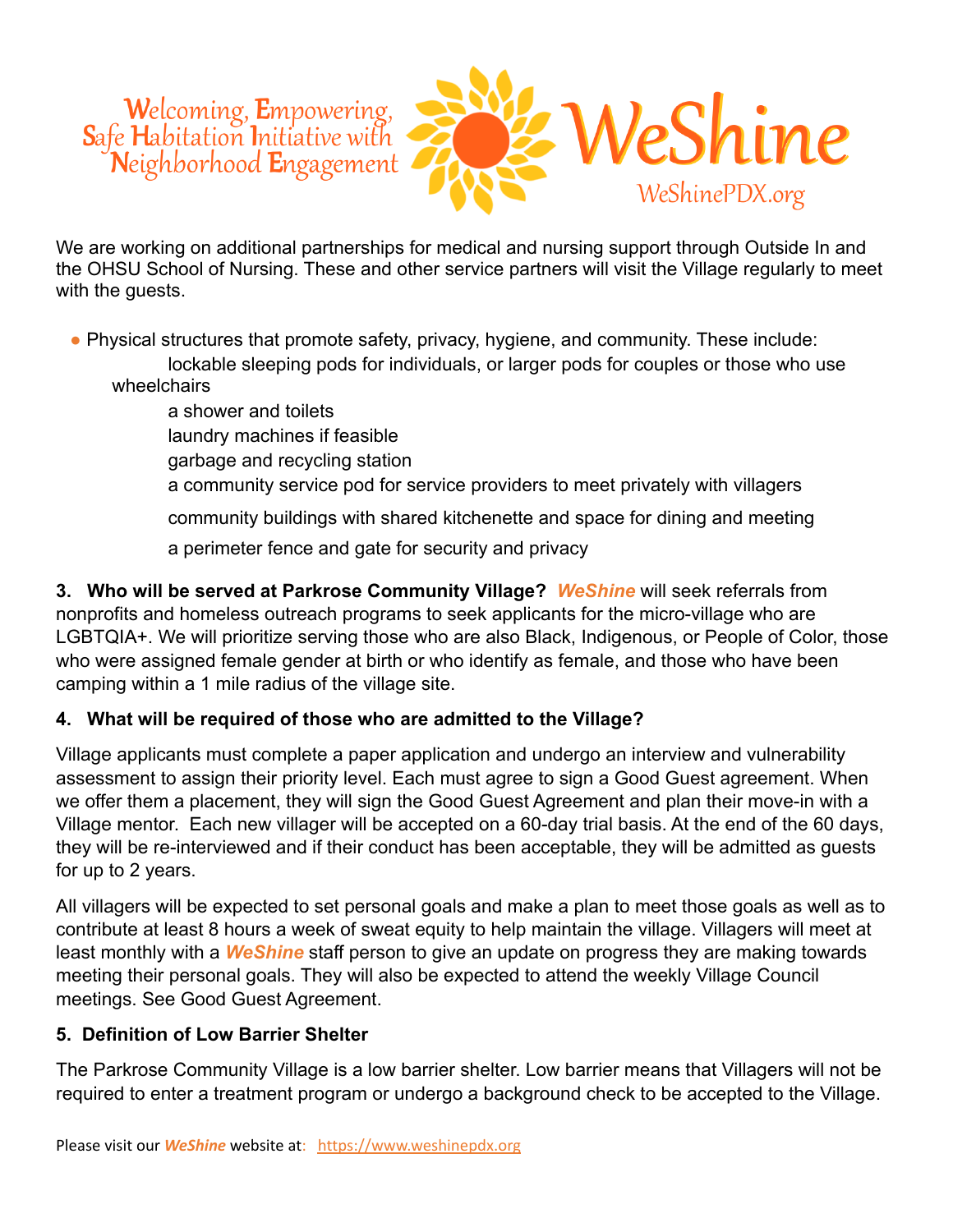

We will accept non-aggressive pets that are appropriately licensed and cared for. We will allow couples who are accepted to the Village to share a pod. We will not accept any children or minors into the Parkrose Community Village.

Although *WeShine* will allow the use of alcohol and/or illegal drugs within the privacy of a guests' pod, we will hold villagers accountable for their behavior. The village will be a closed setting; only authorized visitors will be allowed within the village gates. Villagers, volunteers, church members, and **WeShine** staff will work together to develop an outreach and safety plan to prevent camping near the village as well as to keep a perimeter area free of trash, needles, etc.

### **5. The Parkrose Community Village is a transitional shelter accommodation. Definition of Transitional Housing Accommodations**

#### *ORS 446.265*

*Transitional housing accommodations; regulation and limitations; definition*

*Transitional housing accommodations are intended to be used by individuals or families on a limited basis for seasonal, emergency, or transitional housing purposes and may include yurts, huts, cabins, fabric structures, tents and similar accommodations. The transitional housing accommodations may provide parking facilities, walkways and access to water, toilet, shower, laundry, cooking, telephone or other services either through separate or shared facilities. The Oregon Health Authority may develop public health best practices for shared health and sanitation facilities for transitional housing accommodations.*

*Transitional housing accommodations are not subject to ORS chapter 90 pertaining to landlord tenant law.*

The occupants of *WeShine* micro-villages are not renters and do not have renter rights. The occupants are referred to as **guests**.

# **6. No Conditional Use Permit or Public Hearing Required**

The development of a temporary outdoor shelter is allowed as an outright use on faith-community owned property. The site and all structures are subject to City permitting standards. All electrical and plumbing work on the site will be done under a trade permit and the community buildings will meet building permit standards. The site plan as a whole has undergone a site development review and has obtained a Conditional Use Permit from the City Fire Marshall.

**WeShine** has invited stakeholders including business owners, neighborhood association representatives, neighborhood watch group members, the Joint Office of Homeless Services, the Parkrose Community United Church of Christ, and others to participate in a process to develop a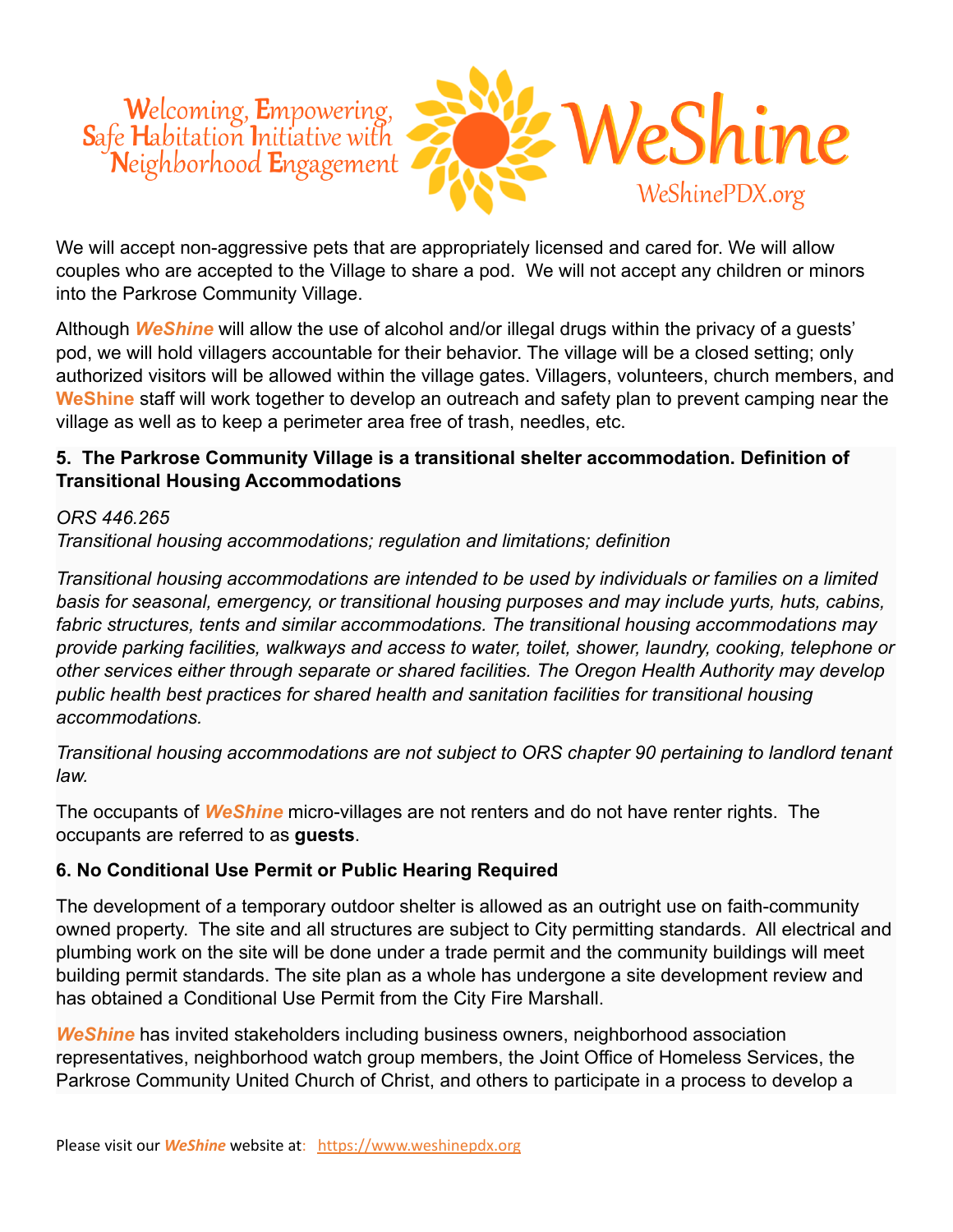

Good Neighbor Agreement. The goal of this Agreement will be to Initiate and maintain open, productive and transparent communications and understanding among the parties in order to be proactive and ready to respond if concerns arise, including to

- Develop clear expectations and procedures for resolving problems
- Enhance neighborhood safety and livability and promote access to services.
- Foster positive relationships between the village and neighbors.
- Reduce crime and the fear of crime in the neighborhood.

### **7. How will WeShine ensure that the micro-village does not become a permanent fixture on the property?**

- The *WeShine* micro-village is funded as a temporary outdoor shelter. As such, it will undergo an annual permit renewal process through the City of Portland.
- **WeShine** holds a two-year lease on the site.
- If, at the end of the initial 2-year period, there is still a need for transitional shelter such as this village, *WeShine* may seek an extension of the lease and the shelter permit to operate on the site.

● In the meantime, we ask every guest to sign a Good Guest Agreement that stipulates that we are offering temporary shelter and will work with them to access permanent affordable housing to meet their needs.

● We will provide weekly on-site assistance from our own staff as well as community partners to link our guests to housing and other needed health and social services.

We will stop admitting new quests several months prior to the end of the lease period.

If our lease at this site is not renewed, we will search for an alternate site well in advance of the termination of the lease period so that we can continue to serve guests who still need shelter and services.

# **8. What kind of track record do similar villages have for transitioning guests to permanent supportive housing?**

Data from Portland's Kenton Women's Village, as well as Hazelnut Grove, and Seattle's transitional villages indicate that the annual rate of transition to permanent housing ranges from 40 to 60% and is much higher than the rate in conventional built congregate shelters. The biggest factor preventing complete success at transitioning individuals to permanent affordable housing is the lack of availability of affordable housing.

# **9. Partnership between** *WeShine* **and Parkrose Community United Church of Christ**

The Church will continue to serve the homeless community in the area with congregate meals and access to mobile shower services, as well as to support the WeShine micro-village.